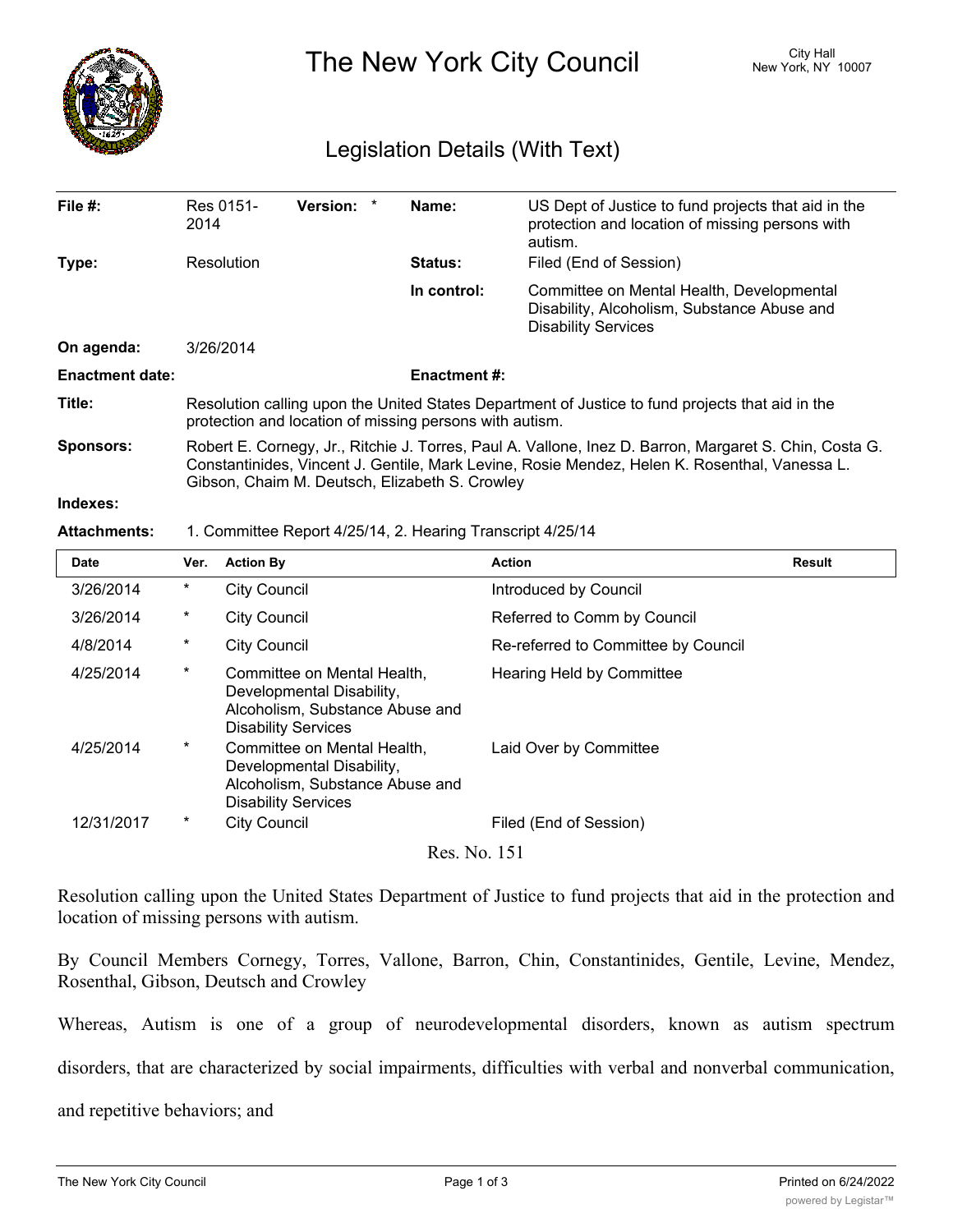## **File #:** Res 0151-2014, **Version:** \*

Whereas, Approximately 30,000 children and teenagers in New York have been identified as having autism; and

Whereas, Nearly half of children with an autism spectrum disorder attempt to wander or bolt from supervised areas, and more than half of those that wander go missing; and

Whereas, In October 2013, Avonte Oquendo, a 14 year-old autistic teenager who had tendency to wander from safe environments, went missing from his school in Queens; and

Whereas, Despite a Citywide effort to locate Avonte, the search ended tragically with the discovery of his remains in January 2014; and

Whereas, The United States Department of Justice operates the Missing Alzheimer's Disease Patient Assistance Program, which provides funds for projects that aid in the protection and location of missing seniors with Alzheimer's; and

Whereas, The Missing Alzheimer's Disease Patient Assistance Program funds local projects that develop outreach programs to increase awareness regarding the needs of missing persons with Alzheimer's, implement processes for aiding in the location of lost persons with Alzheimer's, and provide training to local law enforcement agencies; and

Whereas, Seniors with Alzheimer's tend to wander and go missing, similar to those with autism, and are at a serious risk of injury or death if they are not located quickly; and

Whereas, Establishing a program for children with autism modeled upon the Missing Alzheimer's Disease Patient Assistance Program could benefit thousands of families with autistic children in New York City; and

Whereas, There is an urgent need to increase awareness regarding missing persons with autism and to develop systems for ensuring the timely location of children with autism that go missing; and

Whereas, Federal funding for such programs could help to prevent future tragedies like the death of Avonte Oquendo; now, therefore, be it